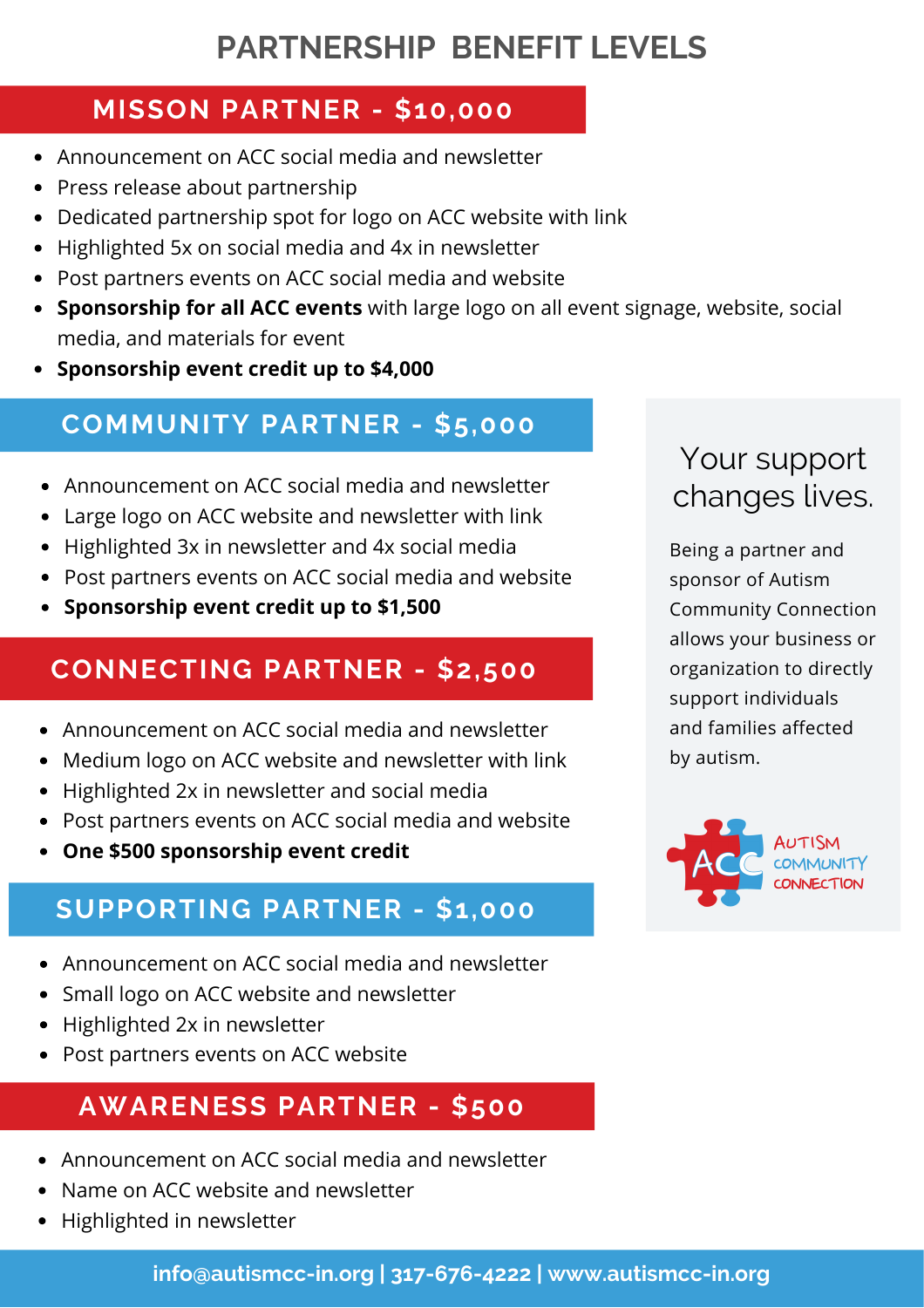

# **SPONSORSHIP BENEFIT LEVELS**

## **FAMILY GAME NIGHT - APRIL 2022**

#### **\$1,000 - Family Game Night Advocate Sponsor**

- Sponsorship announced on ACC social media and newsletter
- Large logo on Family Game Night webpage and event signage
- Logo posted on ACC social media three times for sponsorship
- Will have a resource table and 2 chairs to use during the event to talk with attendees about resources and services.

### **\$500 - Family Game Night Friendship Sponsor**

- Sponsorship announced on ACC social media and newsletter
- Small logo on Family Game Night webpage and event signage
- Logo posted on ACC social media two times for sponsorship
- Provide promotional items like brochures, handouts, etc. to be put on a table for attendees during event.

## **TRIVIA NIGHT - SEPTEMBER 2022**

### **\$5,000 - Trivia Night**

### **Presenting Sponsor**

- Sponsorship announced on ACC social media and newsletter • Included three tables for 24 guests
- Large logo on ACC Trivia Night webpage and event signage
- 15 raffle tickets and 5 mulligans
- Will read information about your organization/company during the Trivia Night Welcome announcements
- Dedicated presentation PowerPoint slide show throughout Trivia Night
- Receive a recognition plaque for being a Trivia Night Presenting Sponsor

#### **\$1,000 - Trivia Night Advocate Sponsor**

- Sponsorship announced on ACC social media and newsletter
- guests
- webpage and event signage
- 10 raffle tickets and 2 mulligans
- Recognition during event

#### **\$500 - Trivia Night Friendship Sponsor**

- Sponsorship announced on ACC social media and newsletter
- Includes one table for 8 guests
- Small logo on Trivia Night webpage and event signage
- 5 raffle tickets
- Recognition during event

## **TRUNK OR TREAT - OCTOBER 2022**

### **\$1,000 - Trunk or Treat**

### **Advocate Sponsor**

- Sponsorship announced on ACC social media and newsletter
- Large logo on Trunk or Treat webpage, event signage, and handout to participants
- Prime vendor location with two extra parking spaces
- Logo posted on ACC social media three times for sponsorship

### **\$500 - Trunk or Treat Friendship Sponsor**

- Sponsorship announced on ACC social media and newsletter
- Small logo on Trunk or Treat webpage, event signage, and handout to participants
- Prime vendor location with one extra parking space
- Logo posted on ACC social media two times for sponsorship

## **BREAKFAST WITH SANTA - DECEMBER 2022**

### **\$1,000 - Breakfast with Santa**

### **Advocate Sponsor**

- Sponsorship announced on ACC social media and newsletter
- Large logo on Breakfast with Santa webpage and event signage
- Logo posted on ACC social media three times for sponsorship
- Will have a resource table and 2 chairs to use during the event to talk with attendees about resources and services.

### **\$500 - Breakfast with Santa Friendship Sponsor**

- Sponsorship announced on ACC social media and newsletter
- Small logo on Breakfast with Santa webpage and event signage
- Logo posted on ACC social media two times for sponsorship
- Provide promotional items like brochures, handouts, etc. to be put on a table for attendees during event.

## **info@autismcc-in.org | 317-676-4222 | www.autismcc-in.org**

# • Includes two tables for 16

- Large logo on Trivia Night
- 
-